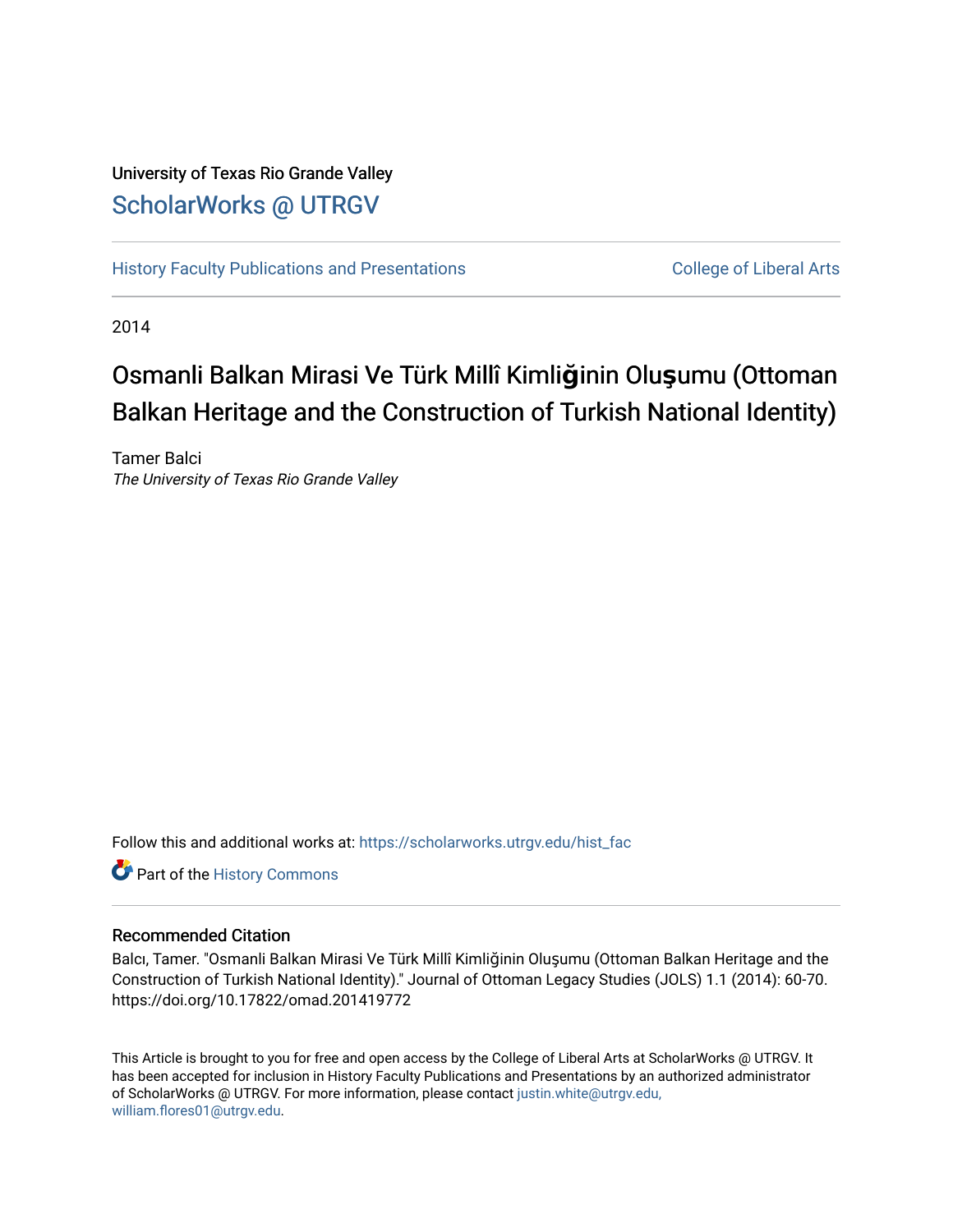

*Osmanlı Mirası Araştırmaları Dergisi (OMAD) , Yıl 1, Sayı 1, Kasım 2014, ss. 60-70. Journal of Ottoman Legacy Studies (JOLS), Volume 1, Issue 1, November 2014, pp. 60-70. ISSN 2148-5704*

# **OTTOMAN BALKAN HERITAGE AND THE CONSTRUCTION OF TURKISH NATIONAL IDENTITY**[∗](#page-1-0)

#### *Osmanlı Balkan Mirası ve Türk Millî Kimliğinin Oluşumu*

#### **Tamer BALCI**[∗∗](#page-1-1)

**Abstract:** This study covers the influence of Ottoman Balkan Heritage on the construction of Turkish national identity.In order to shed light on the intricate correlation among the Ottoman heritage, the Balkans and Turkish national identity, thisarticle presents thatwhile the Turkish republicanelite took a negative stance on the Ottoman Empire to create a secular nation-state,Balkanmigrants' view on Islam as the main component of their identity helped to shape the creation of Turkish national identity.

**Key Words:** Ottoman heritage, Ottoman Empire, Turkish Republic,Turkish national identity, Balkans

**Özet:** Bu çalışma Osmanlı Balkan mirasının Türk millî kimliğinin oluşturulmasındaki etkilerini incelemektedir. Osmanlı mirası, Balkanlar ve Türk millî kimliği arasındaki münasebeti aydınlatabilmek amacıyla araştırma şu hipotezi sunmaktadır: Her ne kadar cumhuriyetçi Türk eliti laik bir ulus devlet inşa etmek amacıyla Osmanlı Devleti'ne karşı olumsuz bir tavır almışsa da, Balkan göçmenlerinin İslam'ı millî kimliklerinin ana unsuru olarak görmesi Türk millî kimliğinin oluşturulmasında önemli bir etken olmuştur.

**Anahtar Kelimeler:** Osmanlı mirası, Osmanlı Devleti, Türkiye Cumhuriyeti, Türk millî kimliği, Balkanlar

#### **Introduction**

As the centennial of Balkan Wars (1912-1913) passed, many symposia, conferences and panels have been held to commemorate the wars and derivefurther lessons from them. Focusing on the Balkan Wars not only reopened the old wounds of Turkey, which abandoned much of its European lands in these wars, but also opened new opportunities to reevaluate the tumultuous history of the Balkans in the nineteenth and the twentieth centuries and the Ottoman heritage.<sup>[1](#page-1-2)</sup> Before it became an empire stretching to three continents, the Ottoman Empire was a Balkan state. From the foundation of villages, towns and cities to the erection of architectural structures, mosques, and bridges, the Ottomans left long-lasting marks on the history and culture of the region and played a significant role in the development of Balkan culture.

The Balkan mosaic the Ottomans created through the employment of *millet* system was shatteredin the nineteenth century with the emergence of nationalism. Wars and chaos castover the Balkans in the first quarter of the twentieth century left many marks over the formation of modern culture and identity in theBalkan nations in the post-World War I period. This study

<span id="page-1-0"></span>An earlier version of this article was presented at the Second International Symposium on Balkan History Studies (UBTAS) (April 30-May 4, 2014) in Podgorica, Montenegro.

<span id="page-1-1"></span><sup>∗∗</sup> (Assoc. Prof. Dr.), The University of Texas Pan-American, Department of History and Philosophy, Texas/USA, email: tbalci@utpa.edu

<span id="page-1-2"></span><sup>1</sup> For example, Ali Fuat Örenç and İsmail Mangaltepe (Ed.), *Balkanlar ve Göç*, Bursa Kültür Sanat ve Turizm Tic. A.Ş., Bursa 2013; Abidin Temizer (Ed.), *Balkan Tarihi Araştırmalarına Metodolojik Yaklaşımlar*, Libra Kitap, Istanbul 2014; M. Hakan Yavuz and Isa Blumi (Ed.), *War and Nationalism: The Balkan Wars, 1912–1913, and Their Sociopolitical Implications*, University of Utah Press, Salt Lake City 2013.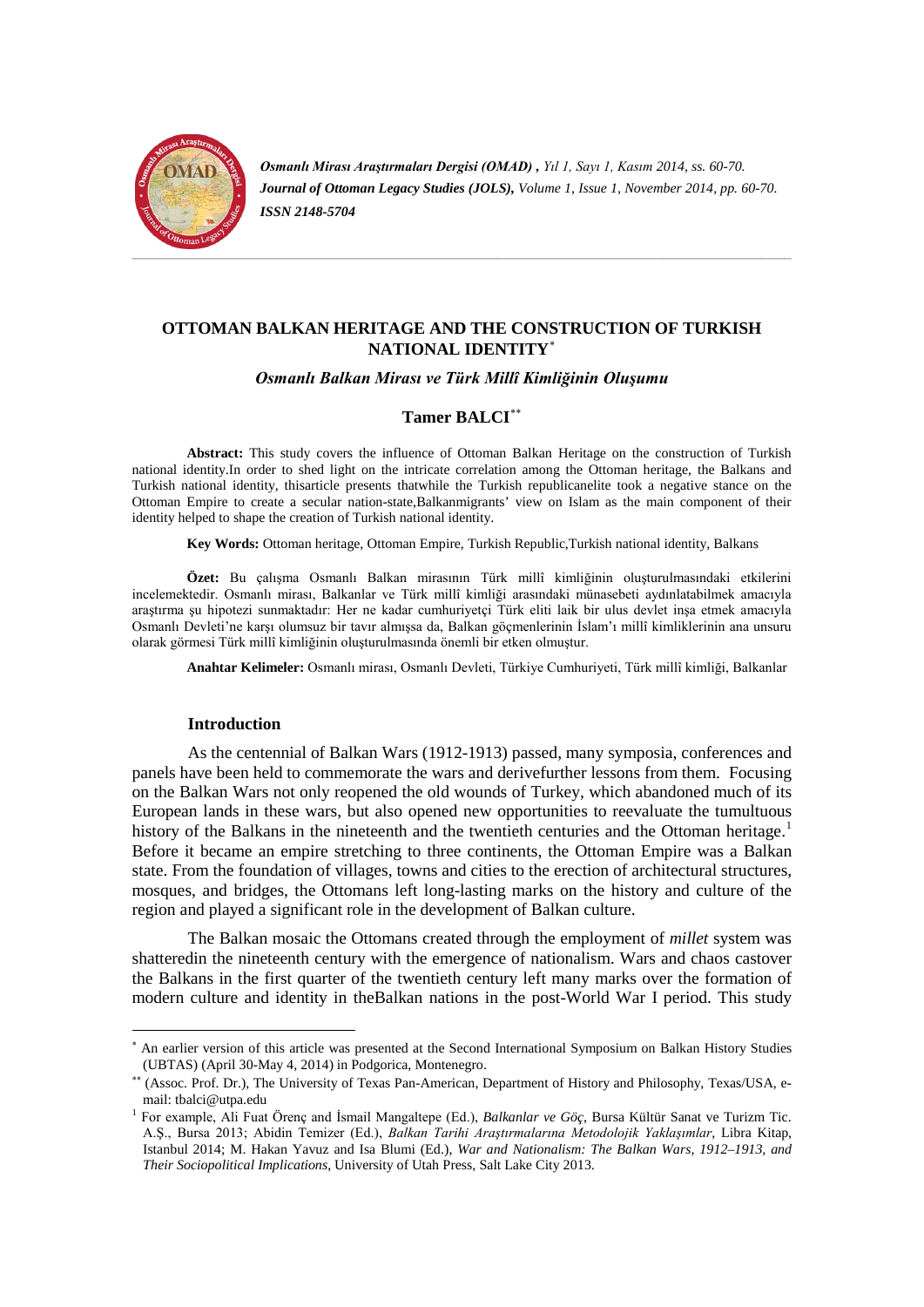<u>.</u>

examines the young Turkish republic's approach toward the Ottoman Balkan heritage in the interwar years. The article argues that despite the overwhelming majority of Balkans-born military officers and politicians, including Mustafa Kemal Atatürk, the young Turkish republic turned its back onits Balkan heritage for practical reasons: primarily that the legitimization of a young republic in place of a 600-year old empire dictated demonization of the Ottoman Empireand devaluation of its Balkan heritage. Accordingly, Kemalist policies were designed to create a Turkish Anatolia rather than preserving the Ottoman Balkan heritage. Nevertheless, Balkan migrant laborand culture played a significant role in the formation of Turkish national identity.

#### **The Ottoman Past and Reshaping the** *Millet* **System**

Up until the nineteenth century, the Ottoman *millet* system facilitated a peaceful coexistence for the multi-religious and multi-ethnic population in the Balkans. Derived from the Arabic term *millah*, the term millet in the Ottoman Empire referred toeach officially recognized religious group. The Jews, the Orthodox and Catholic Armenians and the Greek Orthodox Christians along with the Gregorian Christians were the first officially recognized millets in the empire. The patriarch of the Orthodox Church was not only the religious leader of the Orthodox population in the Ottoman Empire, but also its semi-political leader. The problems of the Orthodox Christians were settled in the court ofthe Orthodox patriarchy. In case of a need, the heads of *millet*s could join the highest state council, *Divan-ı Hümayun* (Imperial Council), to present their issues.<sup>[2](#page-2-0)</sup>

The *millet* system functioned well for the Ottoman population before the age of Enlightenment. Since the geographical discoveries changed the direction of international trade and invalidated the historic silk and spice roads, Jewish and Christian merchants with European language skills fared better than the Turkish, Arabic and Iranian merchants. Consequently these non-Muslim communities were the first groups exposed to the ideas of the Enlightenment. The ideas of liberty, equality and national self-determination found supporters among the Balkan nations of Greeks, Serbs, and Bulgarians and Albanians. One after the other Christian Balkan nations sought equality or self-determination and their demands were backed by the European powers.

The Ottoman rulers had two options: they could either suppress these demands by force or reform the state structure to meet the demands of their non-Muslim subjects. The use of force against the Greek independence fighters in the 1820s proved counterproductive as Greeks gained their independence with the help of European powers. *Tanzimat* or reorganization reforms of 1839 opened a new period with an aim to turn subjects into respectful citizens. Indeed, turning *tanzimat* ideals into reality was a painstaking process that dominated Ottoman politics until the empire'scollapse. Within two decades *tanzimat* reforms proved insufficient and another imperial edict, *Islahat Fermanı*, was declared to strengthen reforms in 1856.

Beyond the extended rights granted forall Ottoman citizens in education, taxation and property ownership and public employment, one of the main issues *Islahat* introduced was the restructuringof the *millet* system. As the Jewish and Christian citizens of the empire had been exposed to Western ideas including secularism, they expressed their dissatisfaction atbeing ruled by their clergy. They desired to be involvedin the decision-making process intheir communities, but under the *millet* system the religious head of each community was in charge of their congregation. The new structure of the *millet* system allowed non-Muslim minorities to establish their own parliaments, while Muslims were not granted this right. According to the new regulations, every *millet* or religious community, except the Muslims, was to create a

<span id="page-2-0"></span><sup>2</sup> Bilal Eryılmaz, *Osmanlı Devletinde Millet Sistemi,* Ağaç Yayıncılık, Istanbul 1992, p. 21. For a more recent study on the millet system see, Kemal Karpat and YetkinYıldırım (Ed.), *The Ottoman Mosaic: Exploring Models for Peace by Re-exploring the Past*, Cune Press, Seattle 2010.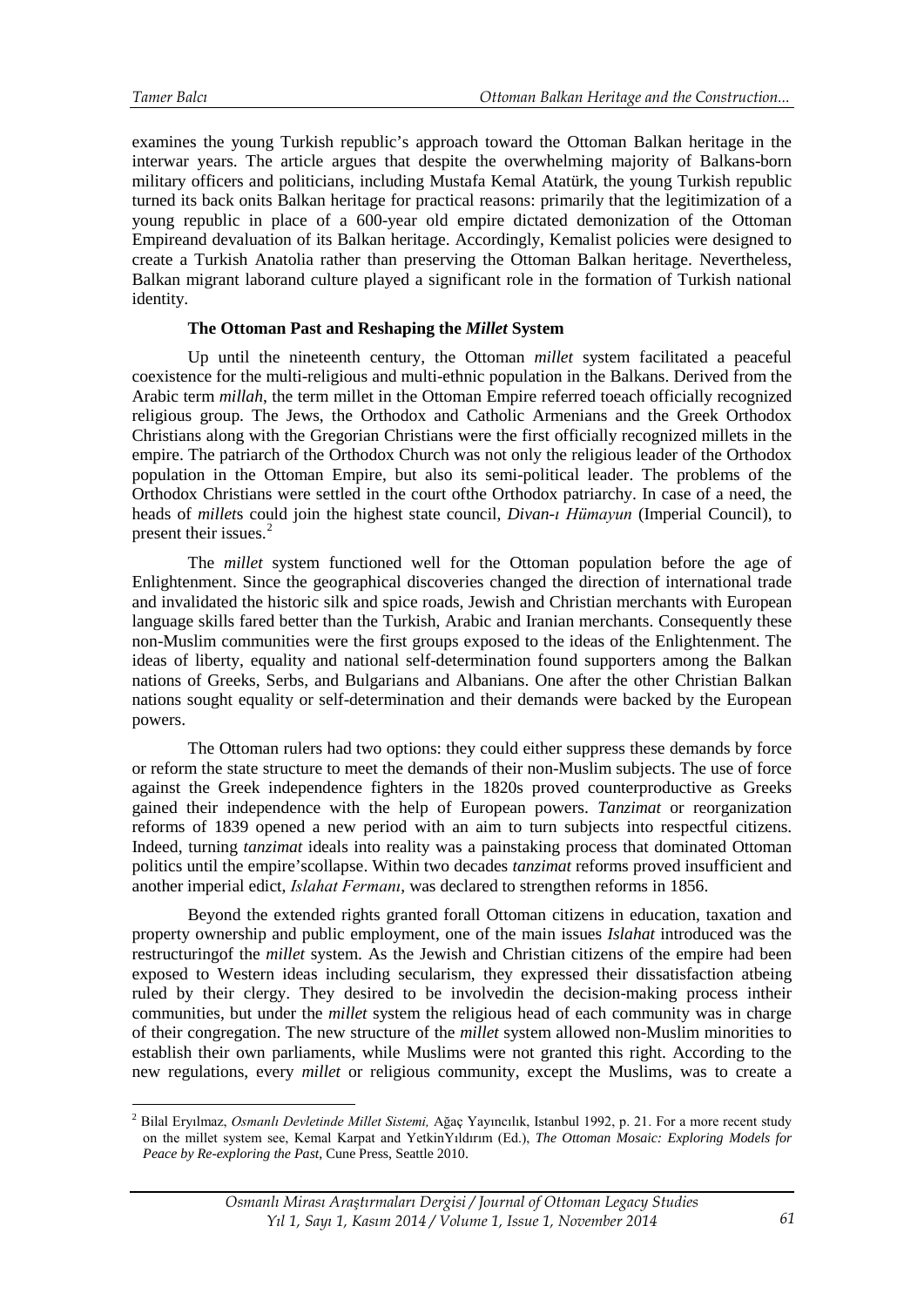parliament to debate their issues. The decisions of these parliaments had to be approved by the sultan. The clergy could no longer collect donations and taxes from their communities. The new regulations removedthe powers of non-Muslim religious leaders and transferred the power to their parliaments, which were filled by numerous secular members.<sup>[3](#page-3-0)</sup> Furthermore, the religious leaders of *millet*s were to be elected by their parliaments. This regulation for the first time allowed non-clergy members of minorities to be included in the decision making process of their communities, which had previously been solely under the control of the clergy. $4$  The restructuring of the *millet* system paved the way for the secularization of *millet* administrations. To comply with the new structure, the Greek Orthodox, the Gregorian Armenian and the Jewish *millets* founded their parliaments in 1861, 1863 and 186[5](#page-3-0) respectively.<sup>5</sup> From 1839 to the end of the empire,the Ottoman *ulema*, Islamic religious establishment, regarded reforms as a compromise and did its best to block or slow down theprogress while the progressive forces pushed for faster and more deep-reaching reforms. Thus, a power struggle between the reformers and the guardians of traditional Islamic rules, the *ulema*, was unavoidable. This struggle not only dominated the last century of the empire but also turned reformersagainst the *ulema* and what it represented, Islam.

While the emerging Ottoman opposition to the sultan and *ulema* gradually turned against Islam and desired a secular state, the Christian population of the empire benefited from the economic and politicalprivileges or *capitulation*s they gained for being Christian. *Capitulation*s or economic privileges had been granted to several European states since the fifteenth century. The policy of granting economic privileges for European countries became unbearable for the Ottomans when these privileges were transformed into political gains for the Europeans in the nineteenth century. European powers sought opportunities to gain protectorate rights over their co-religionistsin the Ottoman Empire. Catholic Armenians received *millet* status along with a French protectorate in 1831. Soon after the first Protestant church in the Ottoman territory was opened in Jerusalem in 1842, Protestants in the Ottoman Empire were granted *millet* status in 1850.<sup>[6](#page-3-0)</sup> Furthermore, with its pan-Orthodoxism policy, Russia aimed to establish its dominance over the Orthodox Christians of the Balkans paving its road to reach the warm seas. All the groups that received protectorate status from European powers were allowed to become citizens of the state that provided protection. That protection brought with it the economic privileges of *capitulation*s. For instance, a Catholic Ottoman citizen could receive French citizenship and thereby became exempt from paying certain taxes or from being judged in an Ottoman court. This situation created opportunities for European powers to regularly interfere in Ottoman domestic affairs.

#### **From Millet System to Nationalism**

At the turn of nineteenth century, the Balkans served as the hotbed of opposition to Ottoman sultan Abdulhamid II (1876-1909). The Young Ottoman opposition forcefully turned Ottoman rule into a constitutional monarchy with a parliament in December 1876, but their dreams faded away as the sultan abolished the first Ottoman parliament and constitution in February 1878. The Young Ottoman opposition went underground and transformed into Young Turks with a strong hatred toward Abdulhamid II. The Young Turk clandestine organization, the Committee of Union and Progress (CUP), was well-organized and spread among the young Ottoman cadets especially in the Balkans. While the Young Turk opposition garnered support from various ideological groups, the dominant views among the Young Turks leadership tilted

<u>.</u>

<span id="page-3-0"></span><sup>3</sup> Şerif Mardin, *The Genesis of Young Ottoman Thought: a Study in the Modernization of Turkish Political Ideas*, Syracuse University Press, Princeton 2000, p. 19.

<sup>4</sup> Salahi R. Sonyel, *Minorities and the Destruction of the Ottoman Empire,* Turkish Historical Society, Ankara 1993, p. 189-191.

<sup>5</sup> B. Eryılmaz, *ibid.,* p. 82-84.

<sup>6</sup> B. Eryılmaz, *ibid.,* p. 46-47.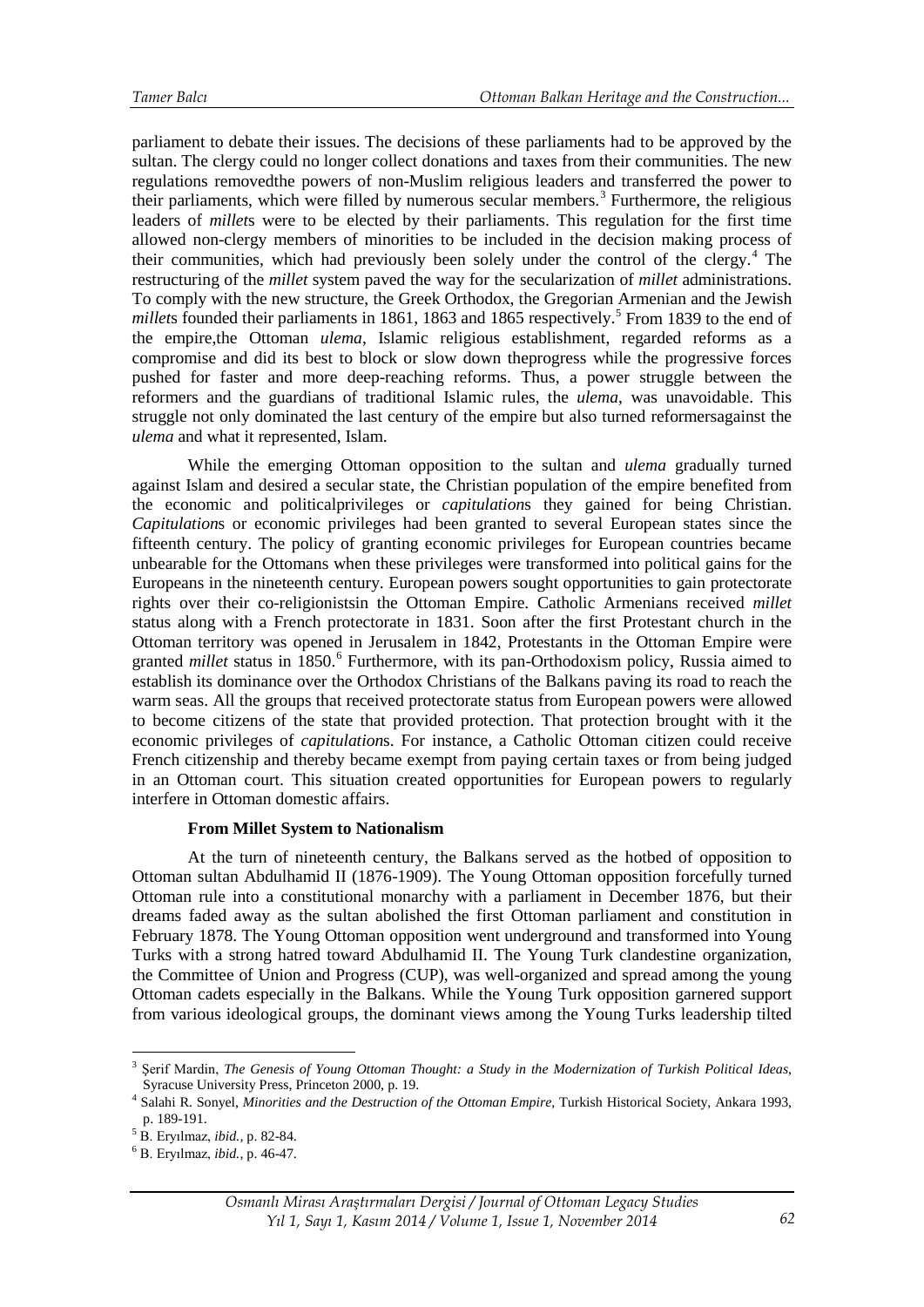toward secularism. They did not openly express their ideas in order to not divide their support.<sup>[7](#page-4-0)</sup> According to M Şükrü Hanioğlu , for the Young Turks, "*Islam was nothing other than a device.*"[8](#page-4-0) The Young Turk elites regarded the majority of Ottoman citizens as ignorant for accepting the absolute rule of the sultan. For the Young Turks, intellectuals were superior to the masses. Thus, a change or a revolution from above was necessary.<sup>[9](#page-4-0)</sup>

Before Turkish nationalism gained supporters in the Ottoman capital, it ripened among the Muslim Turks of the Balkans and the Caucasus, who developed a reactionary nationalism against Greek, Serbian and Bulgarian and Russian nationalisms. While the Ottoman bureaucracy's Ottomanism and the sultan's pan-Islamism were still attractive ideologies, Turkish nationalism was a reality among the Balkan Turks as early as 1898. The publications of Balkan Turks made their quiet nationalist declarations before the Young Turks recognized the political power of nationalism. This early sentiment of Turkish nationalism came in a religious form. The Balkan Turks declared in 1898 that "Islam and nationalism had merged into a single construct."[10](#page-4-0) Initially, the CUP leadership did not take the Islamic blended nationalism of the local CUP branches seriously. Both the pressure from the CUP branches in the Balkans and the persuasion of early Turkish nationalists forced the Young Turks to reconsider their approach to Turkish nationalism. In terms of nationalism, the Young Turks had to go through three phases: to recognize, theorize and secularize Turkish nationalism. By the time these three goals were reached, the rule of the Young Turks was already over but their ideas had triumphed. Indeed, the seeds of nationalism and the German nation-state model had already been sown into the Turkish military academy by German instructors. The intellectuals outside the military barracks were aware of both the German and the French nation-state models employed in the nineteenth century.

The Russian policy of Pan-Orthodoxism and Pan-Slavism has helped the Balkan national revival and independence. As early as in 1854, Russian Slavophile Alexei Stepanovich Khomyakov (1804-1860) wrote that "*The Russian people is bound by ties of blood to the Slav peoples and by ties of faith to the Greeks.*"<sup>[11](#page-4-0)</sup> Khomyakov's statement was an early indication what type of nationalism would emerge in the Balkans. As early as in the 1820s Greek nationalism already proved itself as nationalist movement with a strong influence of Orthodox Christianity. British, French and German nationalisms that were forerunners of nationalist movements set the examples for the nationalist movements that emerged after them. Staunchly secular, the French nation-state model was more inclusive but it was not a fit for the Christian Balkan nations, whichregarded their religion as an ally rather than a foe. The religion-friendly but inherently more dangerous and divisive German nation-state model, which prioritized homogeneity, became a role model for Balkan nationalisms.<sup>[12](#page-4-0)</sup>

There were still several obstacles in front of rising Balkan nationalisms. Primarily the Balkans were known as a multi-ethnic, multi-religious region. Creation of a homogenous nation-state would not be possible without destructive wars. Secondarily, in some areas such as in Montenegro, the strong existence of tribalism was a hindrance to creation of a national identity.<sup>[13](#page-4-0)</sup> Nevertheless, one after the other Balkan nations of Greece, Bulgaria, and Serbia, and Montenegro, Romania and eventually Albania gained their independence in the late nineteenth and the early twentieth centuries. Creation of national identity is a process that cannot be done

<sup>7</sup> M. Şükrü Hanioğlu, *The Young Turks in Opposition,*Oxford University Press, Oxford 1995, p. 203. -

<span id="page-4-0"></span><sup>8</sup> M. Ş. Hanioğlu, *ibid.,* p. 201.

<sup>9</sup> M. Ş. Hanioğlu,*ibid.,* p. 206.

<sup>10</sup> M. Ş. Hanioğlu, *ibid.,*p. 211.

<sup>11</sup> Quoted in Hans Kohn, *Pan-Slavism: Its History and Ideology*, Vintage Books, New York 1960, p. 163.

<sup>12</sup> For a deeper analysis of different models of nationalism see, Liah Greenfeld, *Nationalism: Five Roads to Modernity*, Harvard University Press, MA, Cambridge, 1992; Anthony D. Smith, *Nationalism and Modernism: A Critical Survey of Recent Theories of Nations and Nationalism*, Routledge, London 1998.

<sup>13</sup> Uğur Özcan, *II. Abdülhamid Dönemi Osmanlı-Karadağ Siyasi İlişkileri,* Türk Tarih Kurumu, Ankara 2012, p. 14.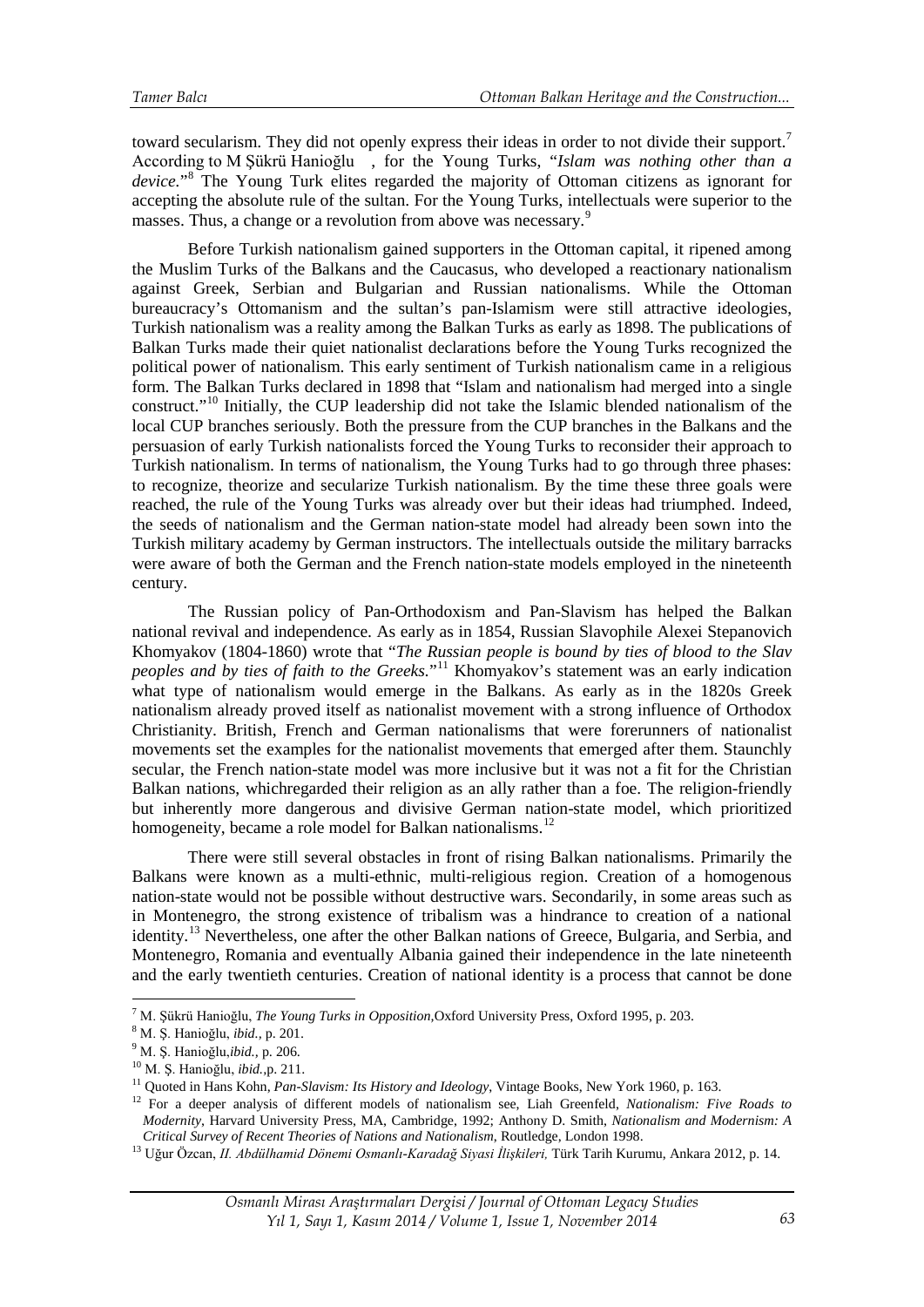overnight. Soon after their independence each Balkan nation launched its public education system to create its national identity. Furthermore, each picked up ways to create homogenous states. For instance, as the German nation-state model became the dominant model in Europe after the Congress of Berlin in 1878, newly independent Montenegro adopted discriminatory policies toward its Muslim minority.<sup>[14](#page-5-0)</sup> Minorities, especially the Muslim ones, reminded the Christian Balkan nations of the Ottoman past. The Ottoman and Turkish Muslim "enslaver" were not the only enemy. In the Bulgarian nationalist narrative, Greeks and the Greek Orthodox Patriarch were as guilty as the Ottoman Turk.<sup>[15](#page-5-0)</sup> Not surprisingly the Bulgarian Orthodox Church separated from the Greek Orthodox Patriarchy of Constantinople in 1870. Similarly the Serbian Orthodox Church severed its ties with the Greek Orthodox Church in 1879.[16](#page-5-0)

After a short period of independence and identity construction, the Balkan nations engaged in the Balkan Wars (1912-13) to capture what they claimed. Within a year, the Ottoman Empire lost 83 percent of its European lands and 69 percent of its European population.[17](#page-5-0) The devastating Ottoman losses in the Balkan Wars caused a massive wave of immigration from the Balkans to Anatolia. This was neither the first nor the last wave of immigration. Before the Muslim refugees were settled in their new homeland, the eruption of World War I created further refugee problems. Thus it is hard to estimate which war caused exactly how many refugees. According to the statistics of Turkish Ministry of Interior, from 1912 to 1922,  $413,922$  refugees arrived from the Balkans.<sup>[18](#page-5-0)</sup> The sudden mass immigration changed the demography of not only the Balkans but also of Anatolia. The Muslims left behind in the Balkans faced persecution and discrimination and further migrations ensued. Regardless of their self-identification in terms of national identity, one commonality among the migrants was their Muslim religious affiliation. Furthermore, the CUP government made an agreement with Bulgaria to exchange the Muslim population of Bulgaria with Bulgarians of Thrace.<sup>[19](#page-5-0)</sup>

# **Culture and Politics of Post-Ottoman Turkey**

One of the main causes of unexpected Ottoman defeats in the Balkan Wars was the political divisions among the Ottoman military officers and cadets.<sup>[20](#page-5-0)</sup> Since its foundation, the Committee of Union and Progress (CUP) was well-establishedintheOttoman military schools. By 1912-1913, the young generation was in positions of power and they determined the destiny of the Ottoman Empire and its successor young Turkish republic. The CUP and the YoungTurks fell apart as did the Ottoman Empire but the Young Turk ideas prevailed in the Turkish republic as the founding fathers of republic, including Mustafa Kemal Atatürk, were former members of CUP. Atatürk's Republican Public Party (RPP) in many ways functioned as a continuation of CUP: from the top-down modernization of approach of the CUP to secularization and embracement of the Latin alphabet, CUP ideals wereput into practice by the RPP.

-

<span id="page-5-0"></span><sup>14</sup> Abidin Temizer, "Karadağ'da Öteki Sorunu: Müslümanlar (1878-1913)", *History Studies*, Vol. 5/3, May 2013, pp. 223-240.

<sup>15</sup> Anna Alexieva, "Ottoman Dominion Epoch in the Cultural Memory of Bulgarian People",in *Balkan Tarihi Araştırmalarına Metodolojik Yaklaşımlar*, Ed.: Abidin Temizer, Libra Kitap, Istanbul 2014, p. 159-160.

<sup>&</sup>lt;sup>16</sup> Justin McCarthy, *The Ottoman Peoples and the End of Empire*, Oxford University Press, New York 2001, p. 50-51. The Bulgarian discrimination against the Jewish and Greek minorities and the Greek discrimination against the Jews and Bulgarians caused another wave of migration into the Ottoman-controlled territories during the Balkan Wars. Ahmet Halaçoğlu, *Balkan Harbi Sırasında Rumeli'den Türk Göçleri (1912-1913),* Türk Tarih Kurumu,

<sup>&</sup>lt;sup>17</sup> R. D. Sonyel, *ibid.*, p. 253.

<sup>18</sup> Justin McCarthy, *Death and Exile: the Ethnic Cleansing of Ottoman Muslims, 1821-1922*, Darwin Press, Princeton 1995, p. 160-161.

<sup>19</sup> Soner Cagaptay, *Islam, Secularism, and Nationalism in Modern Turkey: Who is a Turk?,*Routledge, London 2006.

<sup>20</sup> İsmet Görgülü, *On Yıllık Harbin Kadrosu 1912-1922: Balkan-Birinci Dünya ve İstiklal Harbi*, Türk Tarih Kurumu, Ankara 1993, p. 11.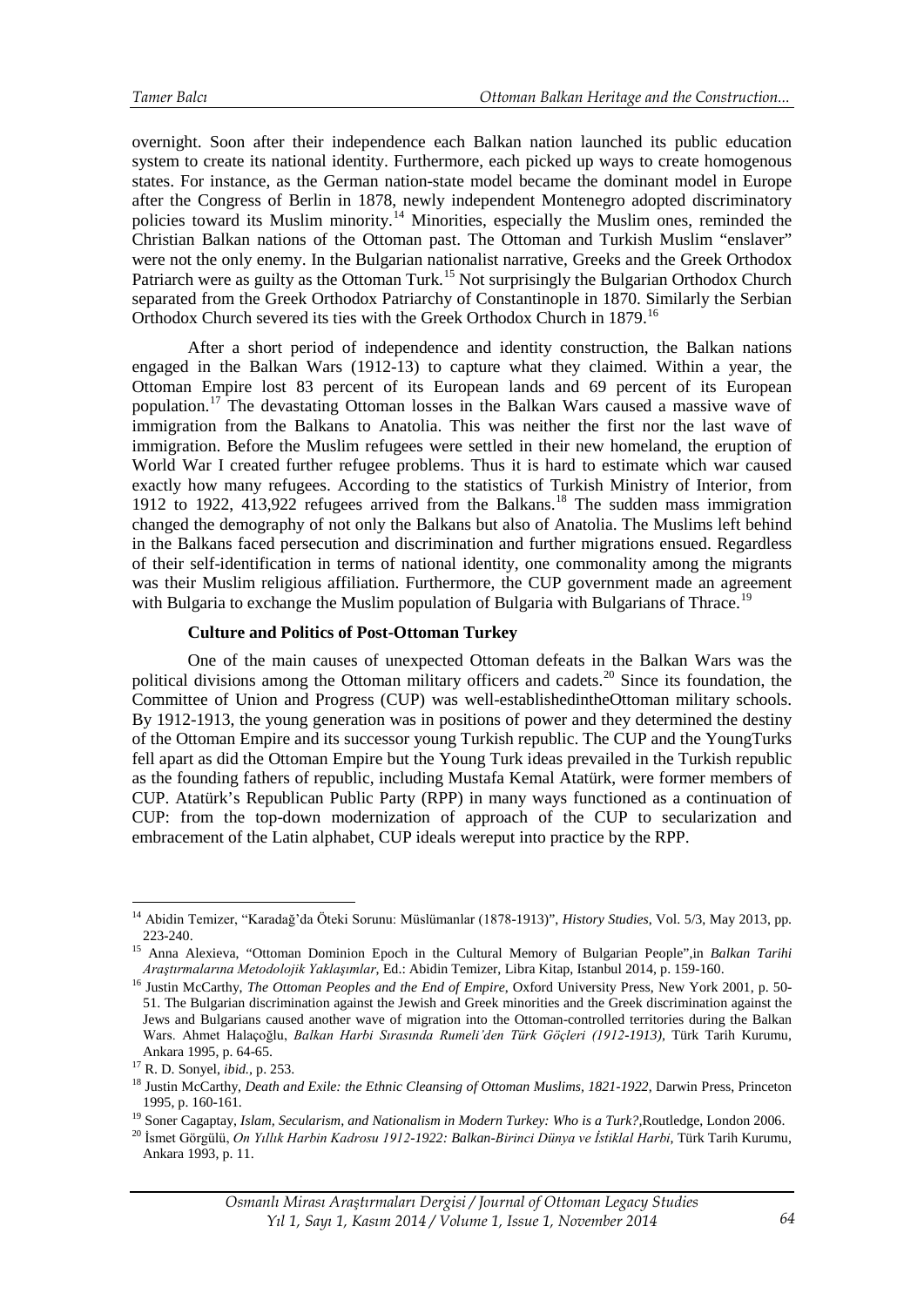The Kemalist desire to construct a secular Turkish nation state was hindered by the Muslim identity the Balkan immigrants embraced. RPP ideally desired a secular Turkish national identity without the influence of any religion, but the realities of newly arrived masses from the Balkans manifested differently. For majority of the Balkan immigrants, Islam was the primary identification, especially for the Muslims who were subjected to forced population exchange between Turkey and Greece in  $1923$ <sup>[21](#page-6-0)</sup> A large number of Muslim migrants from Crete did not even speak Turkish.<sup>[22](#page-6-0)</sup>

The forerunners of Turkish nationalism were either from the Russian-controlled Trans-Caucasus and Caucasus or from the Balkans. In both regions Turkish nationalism emerged as a reactionary movement from the bottom-up rather than a well-planned top-down elite project. Moreover, in both regions Islam remained as a key component of national awakening. As stated above, the CUP aimed to secularize the proto-nationalism of the Balkan Turks but this duty fell onto the laps of republic. Atatürk believed in a top-down modernization, but his pragmatism suppressed his idealism. In his quest to create a Turkish nation he still embraced Islam as a component of national identity. For instance, he did not accept the Gagauz Turks of Moldova to Turkey mainly because of their Orthodox Christian faith. One of the main reasons Atatürk chose to preserve Islam as part of national identity was because of the Ottoman experience with foreign interventions. Throughout the last century of the empire, the Western powers intervened in Ottoman domestic affairs under the banner of protecting Christians in the Ottoman Empire. Existence of substantial numbers of non-Muslim populations in Turkey would open the new republic to similar interventions. Furthermore, many other practices of the young republic indicated that being Muslim was *de facto* condition of Turkish nationhood.<sup>[23](#page-6-0)</sup> Islam was too important to be left to the masses even in a secular state. Nevertheless,the Kemalist elitist project to nationalize Islam was harder to implement than planned. $^{24}$  $^{24}$  $^{24}$ 

# **Early Republican Approach to the Ottoman Balkan Heritage**

Being born after a 623-year old empire, the young Turkish republic had to present reasonable explanations to its masses for why the Ottoman Empire had to be abolished rather than reformed. In its quest to become a modern state, the young republic not only turned its back on its imperial past but also demonized it. On the tenth anniversary of the republic, the Turkish Ministry of Education released a book comparing the Ottoman Empire to the Turkish republic.<sup>[25](#page-6-0)</sup> The book not only compared the late Ottoman sultans to Atatürk, but also the citizens of both states. It named the Ottoman Empire as the "slave empire" and called the new statethe "free republic."<sup>[26](#page-6-0)</sup> Moreover, the mindset of the empire was called "spider webbed" or backward, while the republican mind was named the "enlightened mind."[27](#page-6-0) Ironically the book blamed the Ottoman Empire for being an "admirer of Europe" while it called the republic "nationalist, creative and patriotic."[28](#page-6-0) Another interesting comparison in the book is about the historynarrative of the Ottoman Empire and the republic. The book presented that in the

-

<span id="page-6-0"></span><sup>21</sup> For detailed analysis of forced population exchange see, Renée Hirschon (Ed.), *Crossing the Aegean: An Appraisal of the 1923 Compulsory Population Exchange Between Greece and Turkey*, Berghahn Books, UK2003; Müfide Pekin (Ed.), *Yeniden Kurulan Yaşamlar: 1923 Türk-Yunan Zorunlu Nüfus Mübadelesi*, İstanbul Bilgi Üniversitesi Yayınları, Istanbul 2005.

<sup>22</sup> Tuncay Ercan Sepetcioğlu, "Sürgün ve İskân Kıskacında Giritli Müslüman Kadın (1896-1913)", *History Studies*, Vol. 6/2, February 2014, p.111.<br><sup>23</sup> For detailed analysis see S. Cagaptay, *ibid.* 

<sup>&</sup>lt;sup>24</sup> Tamer Balcı, "From Nationalization of Islam to Privatization of Nationalism: Islam and Turkish National Identity", *History Studies*, Vol. 1/1, December 2009, p. 82-107.

<sup>&</sup>lt;sup>25</sup> Vedat Nedim and Burhan Asaf (Ed.), *Osmanlı İmparatorluğundan Türkiye Cumhuriyetine: Nasıldı? Nasıl oldu?*, Devlet Matbaası, Istanbul 1933.

<sup>26</sup> V. Nedim and B. Asaf, *ibid.,* p. 10-11.

<sup>27</sup> V. Nedim and B. Asaf,*ibid.,* p. 20-21.

<sup>28</sup> V. Nedim and B. Asaf, *ibid.,* p. 30-31.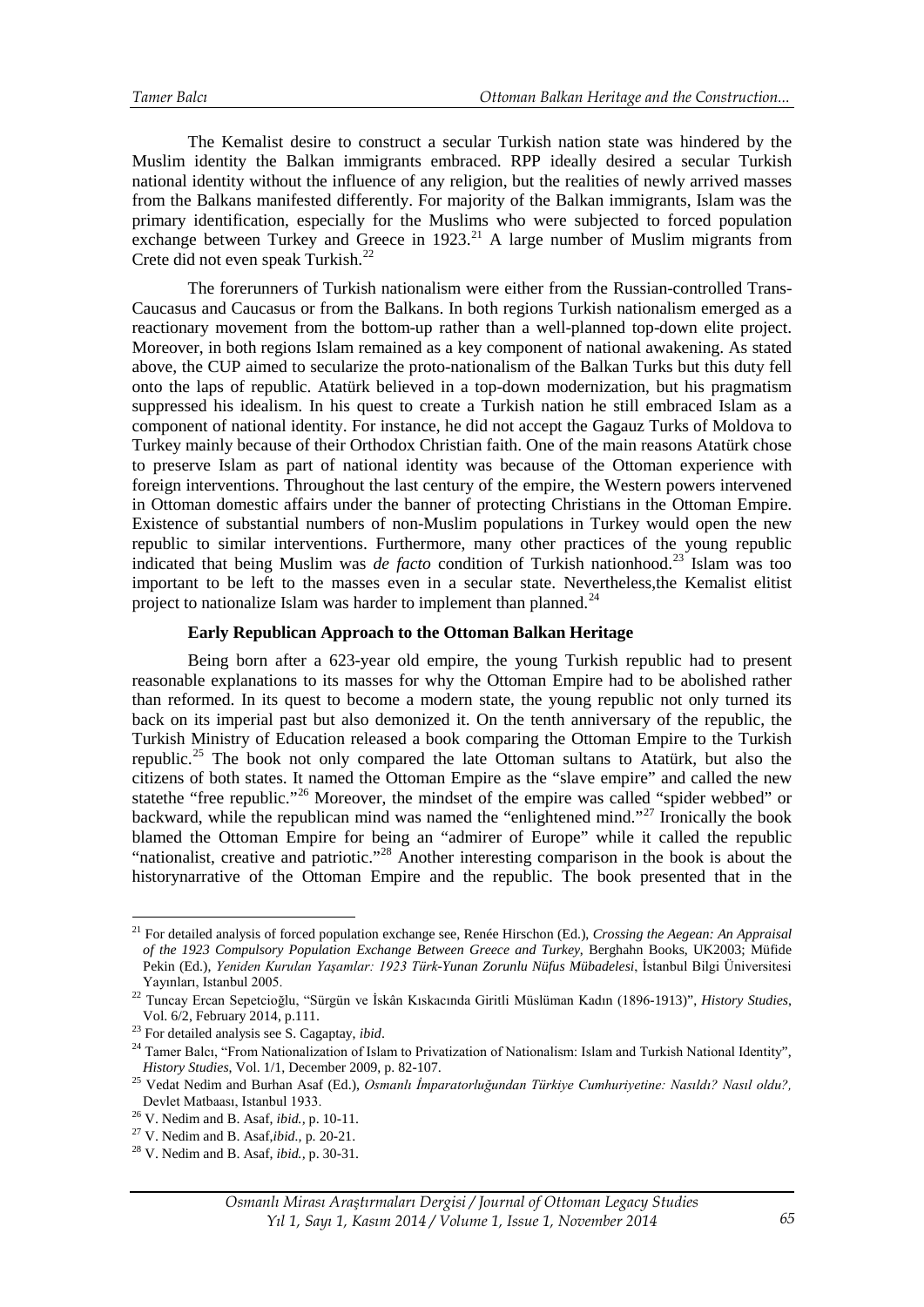Ottoman Empire only Islam, Ottoman and general human history courses were taught while during the republic,Turkish history is prioritized and the Ottoman, Islam and Arab history are only indirectly mentioned. It also has a picture four volume history textbooks adopted in 1931.<sup>[29](#page-7-0)</sup> The young republic was willing to become the successor of the Ottoman Empire but not of its heritage. Republican rebranding of the Ottoman Empire as a "slave empire" was not any different from the nationalist Bulgarian depiction of Turks as "The enslavers."<sup>[30](#page-7-0)</sup> Furthermore, Prime Minister İsmet İnönü clearly stated in 1934 that Turkish revolution was a war against foreign invasion and the Ottoman system.<sup>[31](#page-7-0)</sup>

While the Kemalist state rejected the Ottoman legacy, it sought a source of pride in newly crafted historical narratives of a Turkish History Thesis and Sun Language Theory. Embracement of pre-Islamic Turkish, Hittite and Sumerian legacy overshadowed the Ottoman legacy. Atatürk turned against political pan-Turkism to avoid the ire of Russia but turning against the Balkans was unexpected. Furthermore, the Kemalist idea of a Turkish homeland was strictly limited to Anatolia. Rather than negotiating the coexistence of Balkan Turks and Muslims within the countries in which they lived, Atatürk encouraged migration into Anatolia, uprooting centuries of communities from their dwellings. In January 1923 he suggested bringing the Turks of Western Trace to Anatolia.<sup>[32](#page-7-0)</sup> While the Lausanne Treaty (1923) kept the Turks of Western Thrace and the Greeks of Istanbul outside the mandatory population exchange, the issue could not be resolved until  $1930.<sup>33</sup>$  $1930.<sup>33</sup>$  $1930.<sup>33</sup>$ 

Beyond the Kemalist foreign policy, the Ottoman Balkan heritage was largely ignored in the academic and cultural products of the early republic. There was not even a single presentation about the Ottoman or the Balkan history in the First Turkish History Congress. Founded in 1912, Türk Ocağı or the Turkish Hearth (TH) is often referred as the nationalist organization that founded the republic. Its periodical, *Türk Yurdu*, voiced the ideas of Turkish nationalism. Under the Kemalist republic the Turkish Hearth and *Türk Yurdu* functioned as a semi-official state apparatus. By 1930, the Turkish Hearth had more than 250 branches across Turkey with over 30,000 members.<sup>[34](#page-7-0)</sup> Between 1924 and 1931, before it was shut down, *Türk Yurdu* published only five pieces on the Ottoman Balkan Heritage and nothing on the social, cultural and political impact of migration from the Balkans.<sup>35</sup> Although *Türk Yurdu* ceased its publications on pan-Turkism after 1928, the history and culture of the Caucasus, Russia and Central Asian Turks still got more coverage than the Muslims in the Balkans.

<span id="page-7-0"></span><sup>29</sup> Reprint of four-volume history texts are available with an introduction by Doğu Perinçek (Ed.), *Tarih I: Kemalist Eğitimin Tarih Dersleri (1931-1941),* Kaynak Yayınları, Istanbul 2000; Doğu Perinçek (Ed.), *Tarih II: Kemalist Eğitimin Tarih Dersleri (1931-1941)*, Kaynak Yayınları, Istanbul 2000; Doğu Perinçek (Ed.), *Tarih III: Kemalist Eğitimin Tarih Dersleri (1931-1941),* Kaynak Yayınları, Istanbul 2000; Doğu Perinçek (Ed.), *Tarih IV: Kemalist Eğitimin Tarih Dersleri (1931-1941),* Kaynak Yayınları, Istanbul 2000. For analysis of these textbooks see, Büşra Behar Ersanlı, *İktidar ve Tarih: Türkiye'de "Resmi Tarih" Tezinin Oluşumu (1929-1937)*, Afa Yayıncılık, Istanbul 1992; Etienne Copeaux, *Tarih Ders Kitaplarında Türk Tarih Tezinden Türk-İslam Sentezine 1931-1993,* Translated from French by Ali Berktay, Tarih Vakfı Yurt Yayınları, Istanbul 2000. -

<sup>30</sup> A. Alexieva, *ibid.,* p. 159.

<sup>31</sup> İsmet İnönü, "İnkılap Kürsüsünde İsmet Paşa'nın Dersi" in *Atatürk Devri Fikir Hayatı I*, Ed. Mehmet Kaplan, İnci Enginün, Zeynep Kerman, Necat Birinci, Abdullah Uçman, Kültür Bakanlığı, Ankara 1992, p. 264-274.

<sup>32</sup> Önder Duman, "Atatürk Döneminde Balkan Göçmenlerinin İskân Çalışmaları (1923-1938)", *Ankara Üniversitesi Türk İnkılâp Tarihi Enstitüsü Atatürk Yolu Dergisi*, n. 43, Spring 2009, p. 474. <http://dergiler.ankara.edu.tr/dergiler/45/1142/13387.pdf> (Retrieved on November 19, 2014).

<sup>33</sup> Mehmet Gönlübol, *Atatürk ve Türkiyenin Dış Politikası*, Türk Tarih Kurumu, Ankara 1990, p. 60.

<sup>34</sup> Hüseyin Tuncer, *Türk Yurdu Bibliografyası (1911-1992),* Akademi Kitabevi, İzmir 1993, p. III.

<sup>35</sup> Köprülüzade Mehmed Fuad, "Eski Serhatlarımızda Edebi Hayat: Gazi Aşık Hasan", *Türk Yurdu*, 4/19, July 1342 [1926], p. 18-23. The article is about the seventeenth century folk singer Gazi Aşık Hasan, who wrote songs about the loss of Budapest-Budin (1686) and Belgrade (1688); Reşit Saffet, "Bulgaristan'ın Milli ve İktisadi Tecrübeleri", *Türk Yurdu*, Vol. 4/24, March-April 1930, p. 49-53; Reşit Saffet, "Eski Vardar Türküleri", *Türk Yurdu*, Vol. 4/24, May 1930, p. 17-21; Ivan Manolov, "Bulgaristan'da Turanizm Fikri", *Türk Yurdu*, Vol. 3/6, 1926, p. 450-456.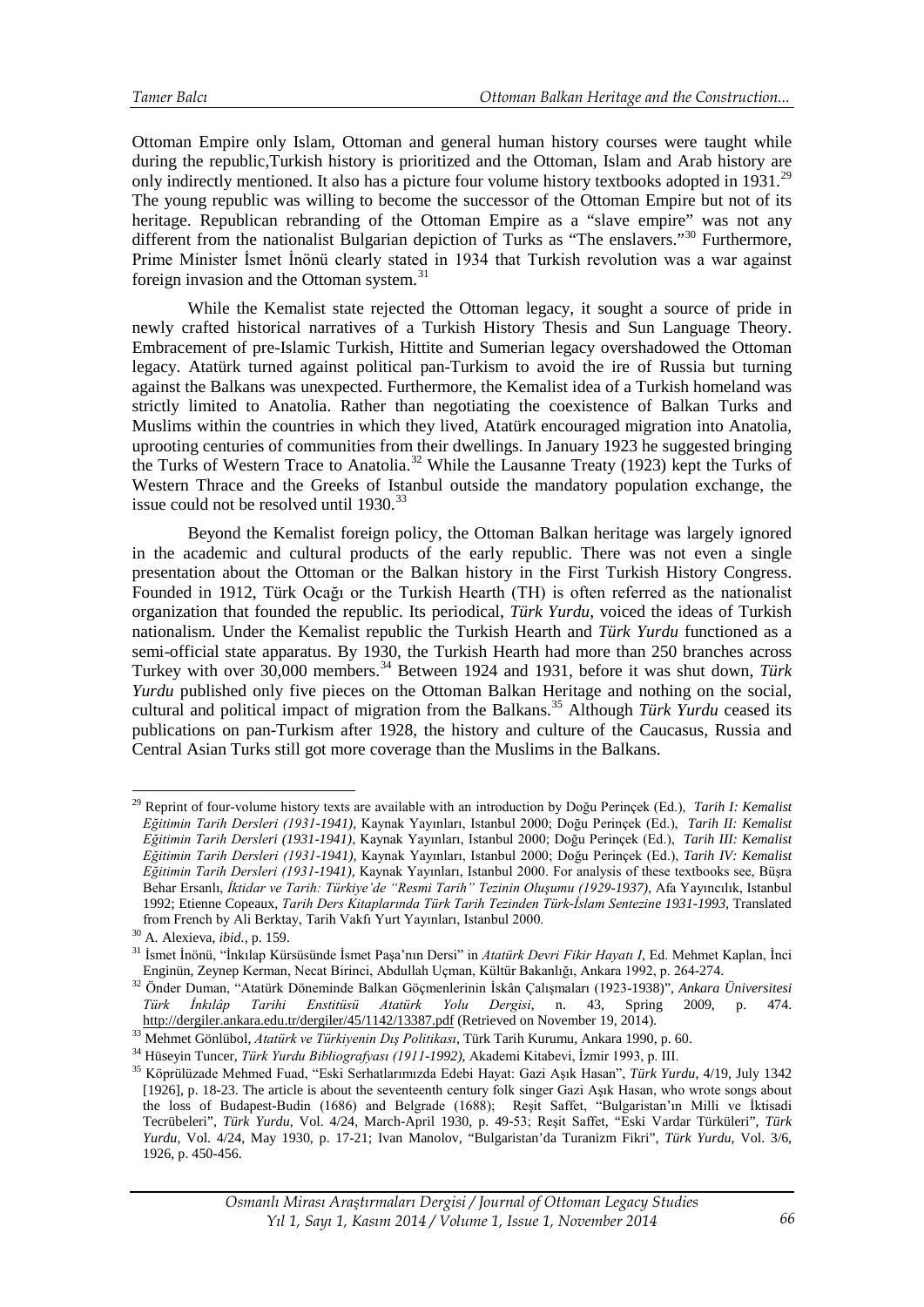After the Turkish Hearth was shut down, the Turkish People's Houses took over the cultural duty TH had carried. With the help of the government and the Republican Public Party from 1932, when it was founded, to 1940, 366 People's Houses branches were opened in Turkey. It should also be noted that by 1939, Turkey had only 403 towns or villages with a population of 500 or more. Practically every town had People's Houses. People's Houses also opened People's Rooms in villages. $36$  In terms of its penetration into the cultural lives of the people, People's Houses had a much deeper reach than the Turkish Hearth. The theater games played in People's Houses reflected the same ideological approach. For instance, the play "October 29" authored by Vedat Nedim, who was also co-author of the previously mentioned *From the Ottoman Empire to Turkish Republic*,was published and distributed to schools by the Ministry of Education on the tenth anniversary of the republic.<sup>[37](#page-8-0)</sup> The play was another form of demonization of the Ottoman Empire. A comedy "Şeriye Mahkemesinde-On the Sharia Court" by Ibnürrefik Ahmet Nuri in the same year picked on the ironies in the Ottoman courts.<sup>[38](#page-8-0)</sup> From 1932 to 1951, when it was closed, the plays in the People's Houses largely ignored the Ottoman and the Balkan Heritage. None of the plays apparently covered the pain and suffering of Balkan immigrants.<sup>[39](#page-8-0)</sup> The Turkish novels of the early republican periodcarried the same approach of the official state toward the Ottoman Empire. The novels presented the Ottoman sultans as incompetent, brutal and sex-addict.<sup>[40](#page-8-0)</sup> The Ottoman Balkan Heritage and the stories of Balkan immigrants were not in the early republican novels either.

#### **Conclusion**

The Ottoman exodus from the Balkans in the nineteenth and the twentieth century created massive waves of migration into the Turkish heartland of Anatolia. Considering the numbers presented in various sources, from 1912 to 1922, 413,922 immigrants arrived from Balkans to Turkey.<sup>41</sup> During the rule of Atatürk between 1923 and 1938, approximately 756,000 Balkan immigrants moved to Turkey.<sup>[42](#page-8-0)</sup> According to the 1940 census, out of 17 million people Balkan migrants and their families made up at least 10 percent of the Turkish population. The majority of these immigrants escaped from various Balkan countries for religious and ethnic discrimination. In the eyes of Balkan Christians, the Muslims and the Turks were the same. The fact that the migrants were pushed out of the Balkans primarily because of their religious affiliation made Islam an irreplaceable part of their identity. Furthermore, some immigrants did not even speak Turkish and Islam was theirsole source of identity. Existence of strong Islamic religious affiliation among the Balkan immigrants hindered the Kemalist elite's goal to craft a secular nation-state.

In order to legitimize the cause of the republic, the Kemalist elite fore fronted Ottoman failures and shortcomings in the previouscentury, but they failed to attach these failures to the failures of their ideological predecessors, the Young Turks and the Committee of Union and Progress. Demonization of the Ottoman Empire and the disregard for the Ottoman Balkan heritage was daunting because forefathers of the republic and the Turkish military class largely came from the Balkans. The desire to eliminate the Ottoman legacy turned into a desire to eliminate the Ottoman heritage not only in Turkey but only in the Balkans. This became reflective in Kemalist foreign and domestic policies. Kemalist design to turn Anatolia into a

-

<span id="page-8-0"></span><sup>36</sup> Nurhan Karadağ, *Halkevleri Tiyatro Çalışmaları, 1932-1951,*Kültür Bakanlığı Yayınları, Ankara 1988, p. 62-63.

<sup>37</sup> N. Karadağ, *ibid.,* p. 137.

<sup>38</sup> N. Karadağ, *ibid.,* p. 141.

<sup>39</sup> List of plays are available in B. Karadağ, *ibid.,* p. 235-267.

<sup>40</sup> Murat Kacıroğlu, *Millî Mücadele ve Erken Dönem Cumhuriyet Romanı (Yapı ve Tema 1919-1928),* Kriter Yayınevi, Istanbul 2008, p. 474. For a full list of Turkish novels published between 1920 and 1946 see, Alemdar Yalçın, *Siyasal ve Sosyal Değişmeler Açısından Cumhuriyet Dönemi Türk Romanı (1920-1946),* Akçağ Yayınları, Ankara 2002.

<sup>41</sup> McCarthy, *Death and Exile*, *ibid.,* p. 160-161.

<sup>42</sup> Ö. Duman, *ibid.,* p. 474-475.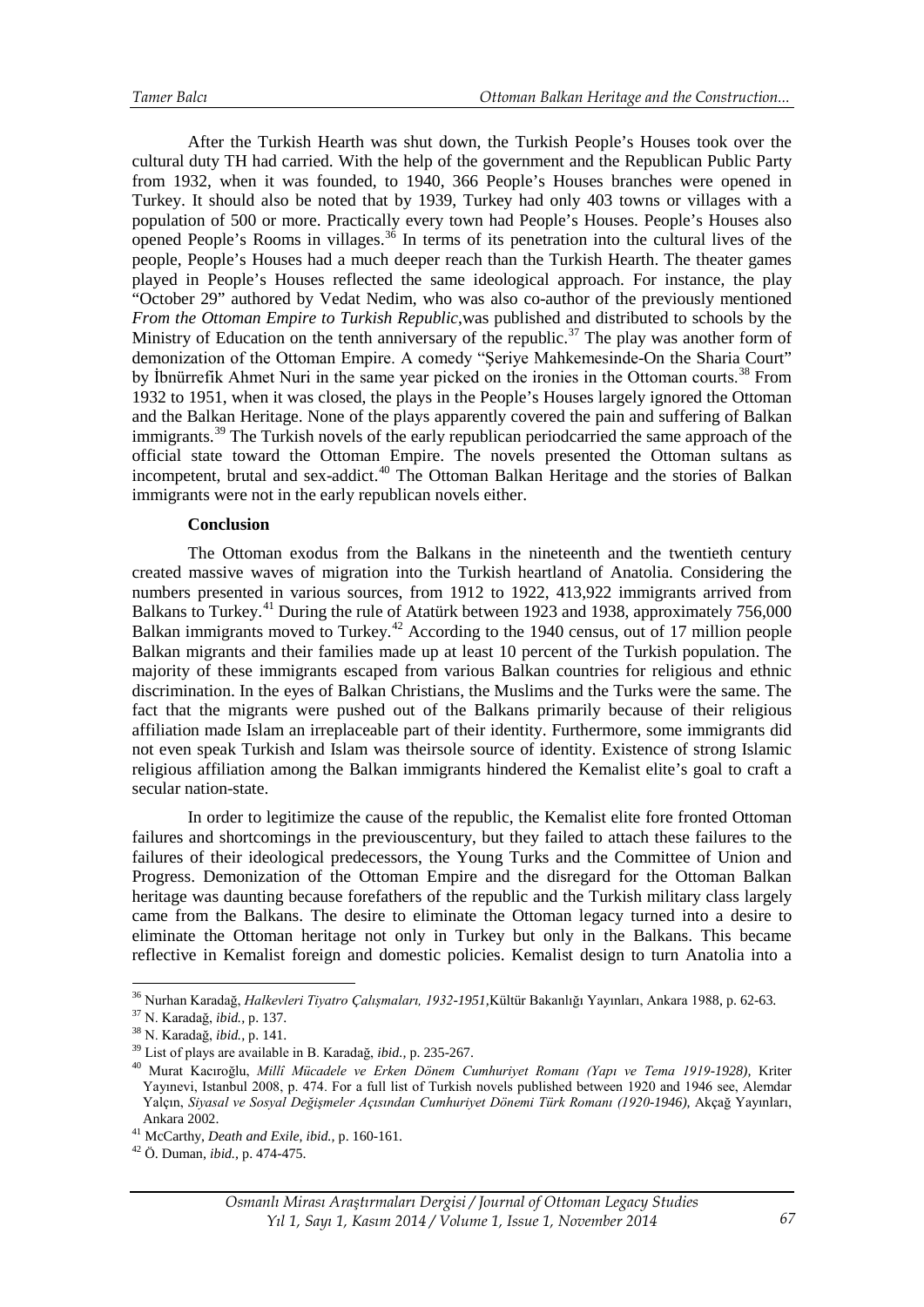homogenous Turkish land had its toll on the Balkan communities. Instead of seeking solutions for the coexistence of Muslim populations in the Balkans, leaders of the young republicpreferred uprooting the centuries-old communities from their lands. The Kemalist elite did not refrain from criticizing the Ottoman rulers for treating their peoples as subjects rather than respectful citizens but the early republic, which cut a top-down deal with the Greek government in Lausanne and forced the Turkish and Greek populations out of their centuriesold homes in 1923, started its existence by treating its population as subjects in the name of nationalism. Moving people out of their homes was easier than moving thereligious ties out of the people. Eventually, the Islamic identity embraced by the migrants became a*de facto* national identity with Islam in its center as opposed to the idealist formulation of the republic for a secular nationalism.

# **Bibliography**

- Alexieva, Anna, "Ottoman Dominion Epoch in the Cultural Memory of Bulgarian People", *Balkan Tarihi Araştırmalarına Metodolojik Yaklaşımlar [Methodological Approaches to Balkan History Studies]*, Ed. Abidin Temizer, Libra Yayınevi, Istanbul 2014, pp. 157-179.
- Balcı, Tamer, "From Nationalization of Islam to Privatization of Nationalism: Islam and Turkish National Identity", *History Studies,* Vol. [1/1, December 2009, p. 82-107.](http://www.historystudies.net/DergiTamDetay.aspx?ID=10&Detay=Ozet) [http://www.historystudies.net/Makaleler/1463291287\\_5-Tamer%20BALCI.pdf](http://www.historystudies.net/Makaleler/1463291287_5-Tamer%20BALCI.pdf) (Retrieved on November 19, 2014).
- Cagaptay, Soner, *Islam, Secularism, and Nationalism in Modern Turkey: Who is a Turk?,*  Routledge, London 2006.
- Copeaux, Etienne, *Tarih Ders Kitaplarında Türk Tarih Tezinden Türk-İslam Sentezine 1931- 1993, [From Turkish History Thesis to Turkish-Islamic Synthesis in History Textbooks],* Translated from French by Ali Berktay, Tarih Vakfı Yurt Yayınları, Istanbul 2000.
- Duman, Önder, "Atatürk Döneminde Balkan Göçmenlerinin İskân Çalışmaları (1923-1938) [Settlement of Balkan Immigrants during Atatürk Period (1923-1938)]", *Ankara Üniversitesi Türk İnkılâp Tarihi Enstitüsü Atatürk Yolu Dergisi*, n. 43, Spring 2009, pp. 473-490, http://dergiler.ankara.edu.tr/dergiler/45/1142/13387.pdf (Retrieved on November 19, 2014).
- Ersanlı, Büşra Behar, *İktidar ve Tarih: Türkiye'de "Resmi Tarih" Tezinin Oluşumu (1929-1937) [Authority and History: The Evolution of "Official History" Thesis in Turkey (1929- 1937)],* Afa Yayıncılık, Istanbul 1992.
- Eryılmaz, Bilal, *Osmanlı Devletinde Millet Sistemi [The Millet System in the Ottoman Empire]*, Ağaç Yayıncılık, Istanbul 1992.
- Gönlübol, Mehmet, *Atatürk ve Türkiyenin Dış Politikası [Atatürk and Turkish Foreign Policy],*  Türk Tarih Kurumu, Ankara 1990.
- Görgülü, İsmet, *On Yıllık Harbin Kadrosu 1912-1922: Balkan-Birinci Dünya ve İstiklal Harbi [The Crew of Ten Year War 1912-1922: Balkan-First World and Independence War],*  Türk Tarih Kurumu, Ankara 1993.
- Greenfeld, Liah, *Nationalism: Five Roads to Modernity*, Harvard University Press, Cambridge, MA 1992.
- Halaçoğlu, Ahmet, *Balkan Harbi Sırasında Rumeli'den Türk Göçleri (1912-1913) [Turkish Migration from Rumeli During the Balkan Wars (1912-1913)],* Türk Tarih Kurumu, Ankara 1995.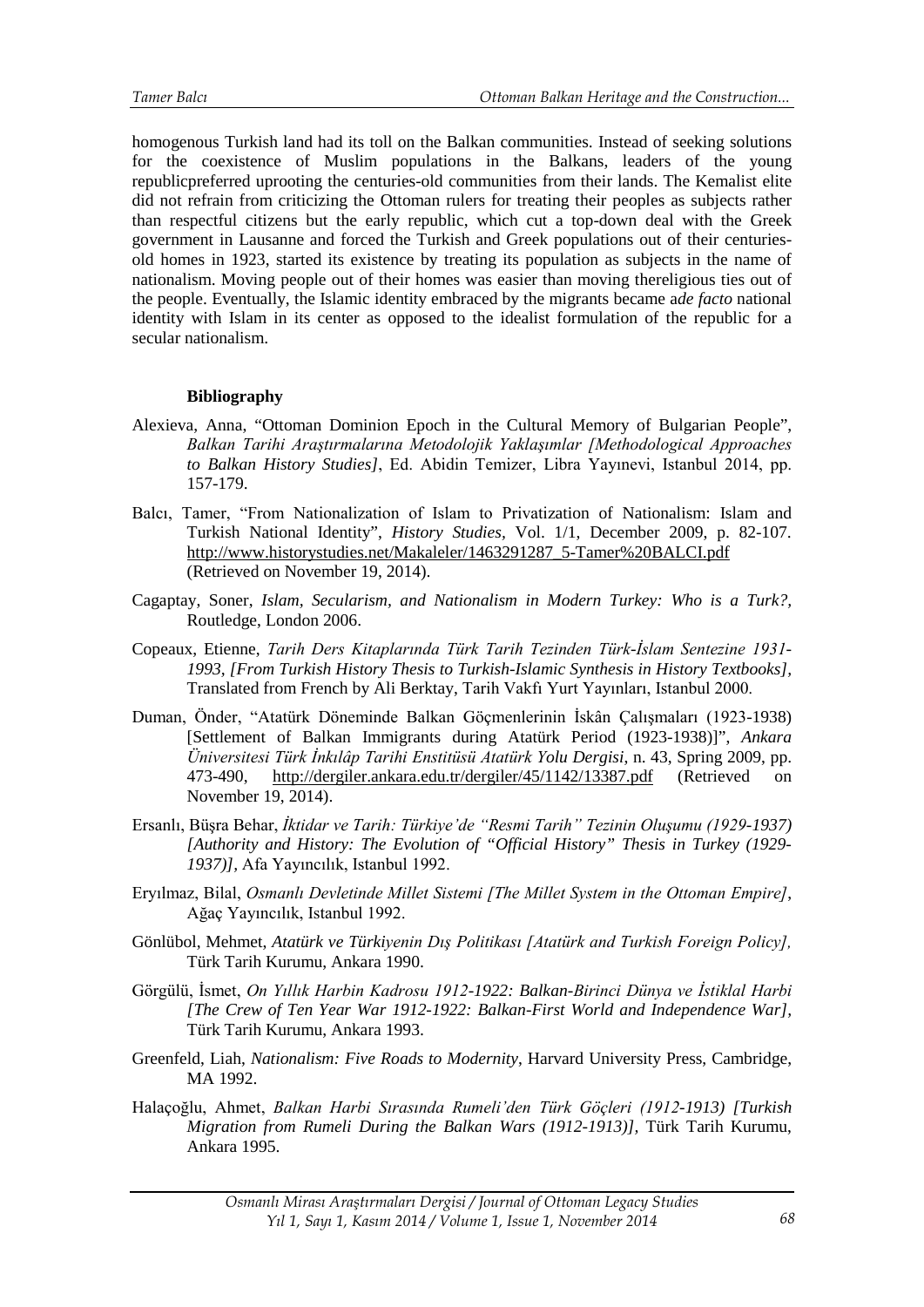Hanioğlu, M. Şükrü, *The Young Turks in Opposition*, Oxford University Press, Oxford 1995.

- Hirschon, Renée (Ed), *Crossing the Aegean: An Appraisal of the 1923 Compulsory Population Exchange Between Greece and Turkey*, Berghahn Books, UK 2003.
- İnönü, İsmet, "İnkılap Kürsüsünde İsmet Paşa'nın Dersi-The Lesson of İsmet Pasha on the Pulpit of Revolution" in *Atatürk Devri Fikir Hayatı I*, Ed. Mehmet Kaplan, İnci Enginün, Zeynep Kerman, Necat Birinci, Abdullah Uçman, Kültür Bakanlığı, Ankara 1992, pp. 264-274.
- Kacıroğlu, Murat, *Millî Mücadele ve Erken Dönem Cumhuriyet Romanı (Yapı ve Tema 1919- 1928) [National Struggle and Early Republican Novel (Structure and Theme 1919- 1928)],* Kriter Yayınevi, Istanbul 2008.
- Karadağ, Nurhan, *Halkevleri Tiyatro Çalışmaları 1932-1951 [Theater Plays of People's Houses],* Kültür Bakanlığı Yayınları, Ankara 1988.
- Karpat, Kemal and Yetkin Yıldırım (Ed.), *The Ottoman Mosaic: Exploring Models for Peace by Re-exploring the Past*, Cune Press, Seattle 2010.
- Kohn, Hans, *Pan-Slavism: Its History and Ideology*, Vintage Books, New York 1960.
- Köprülüzade Mehmed Fuad, "Eski Serhatlarımızda Edebi Hayat: Gazi Aşık Hasan" [Literary Life in Old Borderlands: Temeşvarlı Gazi Aşık Hasan]",*Türk Yurdu*, Vol. 4/19, July 1342 [1926], pp. 18-23.
- Manolov, Ivan, "Bulgaristan'da Turanizm Fikri [Idea of Turanism in Bulgaria]", *Türk Yurdu*, Vol. 3/6, 1926, pp. 450-456.
- Mardin, Şerif, *The Genesis of Young Ottoman Thought: a Study in the Modernization of Turkish Political Ideas*, Syracuse University Press, Princeton 2000.
- McCarthy, Justin, *Death and Exile: the Ethnic Cleansing of Ottoman Muslims, 1821-1922*, Darwin Press, Princeton 1995.
- McCarthy, Justin, *The Ottoman Peoples and the End of Empire*, Oxford University Press, New York 2001.
- Nedim, Vedat and Burhan Asaf (Ed.), *Osmanlı İmparatorluğundan Türkiye Cumhuriyetine: Nasıldı? Nasıl oldu? [From the Ottoman Empire to Republic of Turkey: How was it? How it became?],* Devlet Matbaası, Istanbul 1933. http://www.stanfordhawx.com/2013/12/osmanli-imparatorlugundan-turkiyecumhuriyetine-nasildi-nasil-oldu.html (Retrieved on November 19, 2014).
- Örenç, Ali Fuat and İsmail Mangaltepe (Ed.), *Balkanlar ve Göç [Balkans and Immigration]*, Bursa Kültür Sanat ve Turizm Tic. A.Ş., Bursa 2013.
- Özcan, Uğur, *II. Abdülhamid Dönemi Osmanlı-Karadağ Siyasi İlişkileri [Ottoman-Montenegro Political Relations during the Reign of Abdulhamid II]*, Türk Tarih Kurumu, Ankara 2012.
- Pekin, Müfide, *Yeniden Kurulan Yaşamlar (Ed.), 1923 Türk-Yunan Zorunlu Nüfus Mübadelesi*, *[Reestablished Lives: 1923 Turkish-Greek Mandatory Population Exchange],* İstanbul Bilgi Üniversitesi Yayınları, Istanbul 2005.
- Perinçek, Doğu (Ed.), *Tarih I: Kemalist Eğitimin Tarih Dersleri (1931-1941) [History I: History Courses of Kemalist Education],* Kaynak Yayınları, Istanbul 2000.
- Perinçek, Doğu (Ed.), *Tarih II: Kemalist Eğitimin Tarih Dersleri (1931-1941) [History II: History Courses of Kemalist Education]*, Kaynak Yayınları, Istanbul 2000.